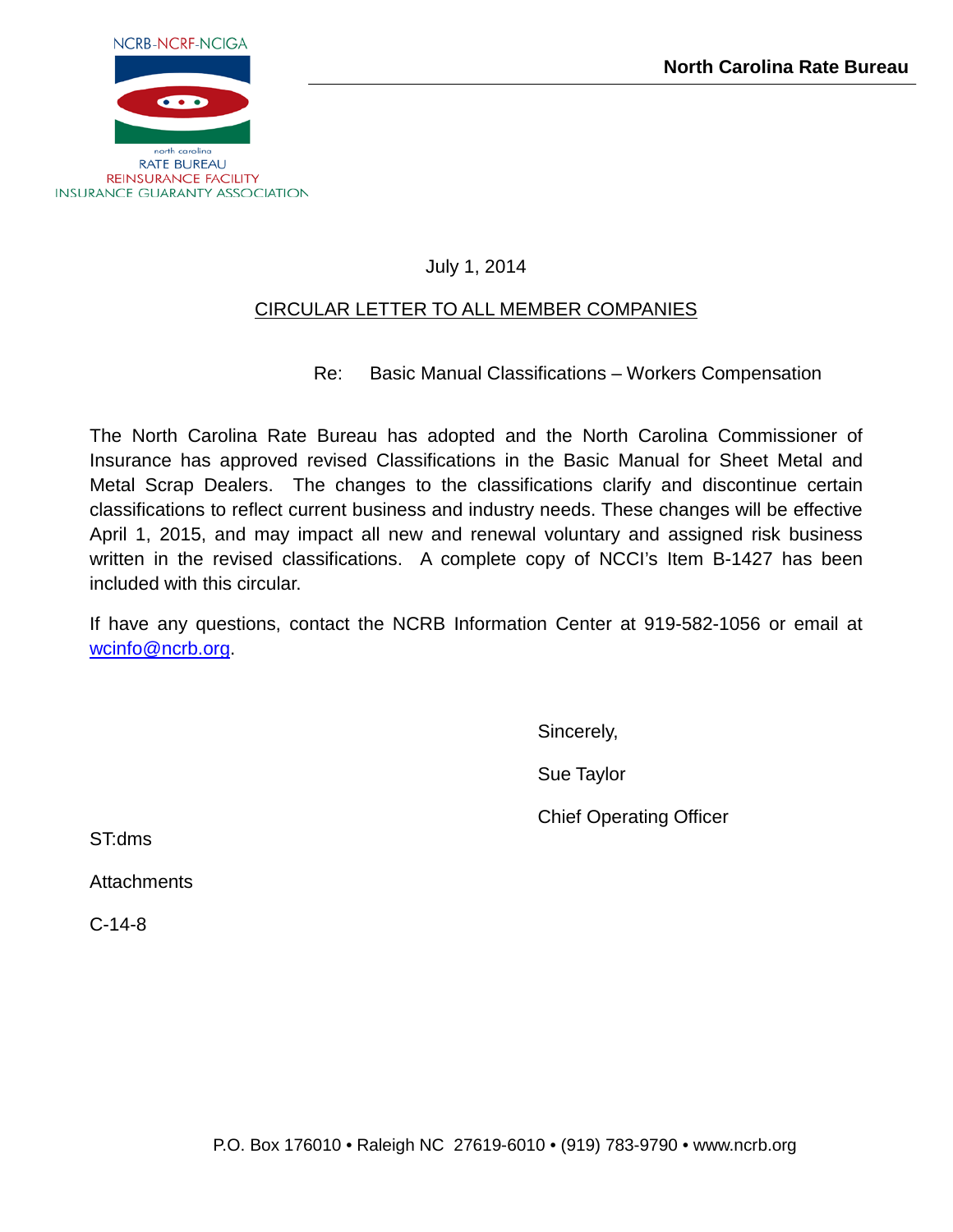# **NCCI Filing B-1427**

This Item clarifies and discontinues certain classifications in the NCCI Basic Manual for Workers Compensations and Employers Liability Insurance to reflect current business and industry needs. Changes included in this filing are:

- 1) Revisions to national phraseologies for Metal Scrap Dealers;
- 2) Revisions to national phraseologies for Sheet Metal; and
- 3) Revisions to Appendix E

The North Carolina Department of Insurance has approved this Item to be effective for new and renewal policies on and after 4/1/2015:

| <b>B-1427</b><br><b>Exhibit</b> | <b>Applicable Manual</b> | <b>Description</b>                                                    |
|---------------------------------|--------------------------|-----------------------------------------------------------------------|
| 1                               | <b>Basic Manual</b>      | Revisions to national phraseologies for Metal<br><b>Scrap Dealers</b> |
| 2                               | <b>Basic Manual</b>      | Revisions to national phraseologies for Sheet<br>Metal                |
| 3                               | <b>Basic Manual</b>      | Revisions to Appendix E                                               |
| 4                               | <b>Basic Manual</b>      | Not applicable to North Carolina                                      |
| 5                               | <b>Basic Manual</b>      | Not applicable to North Carolina                                      |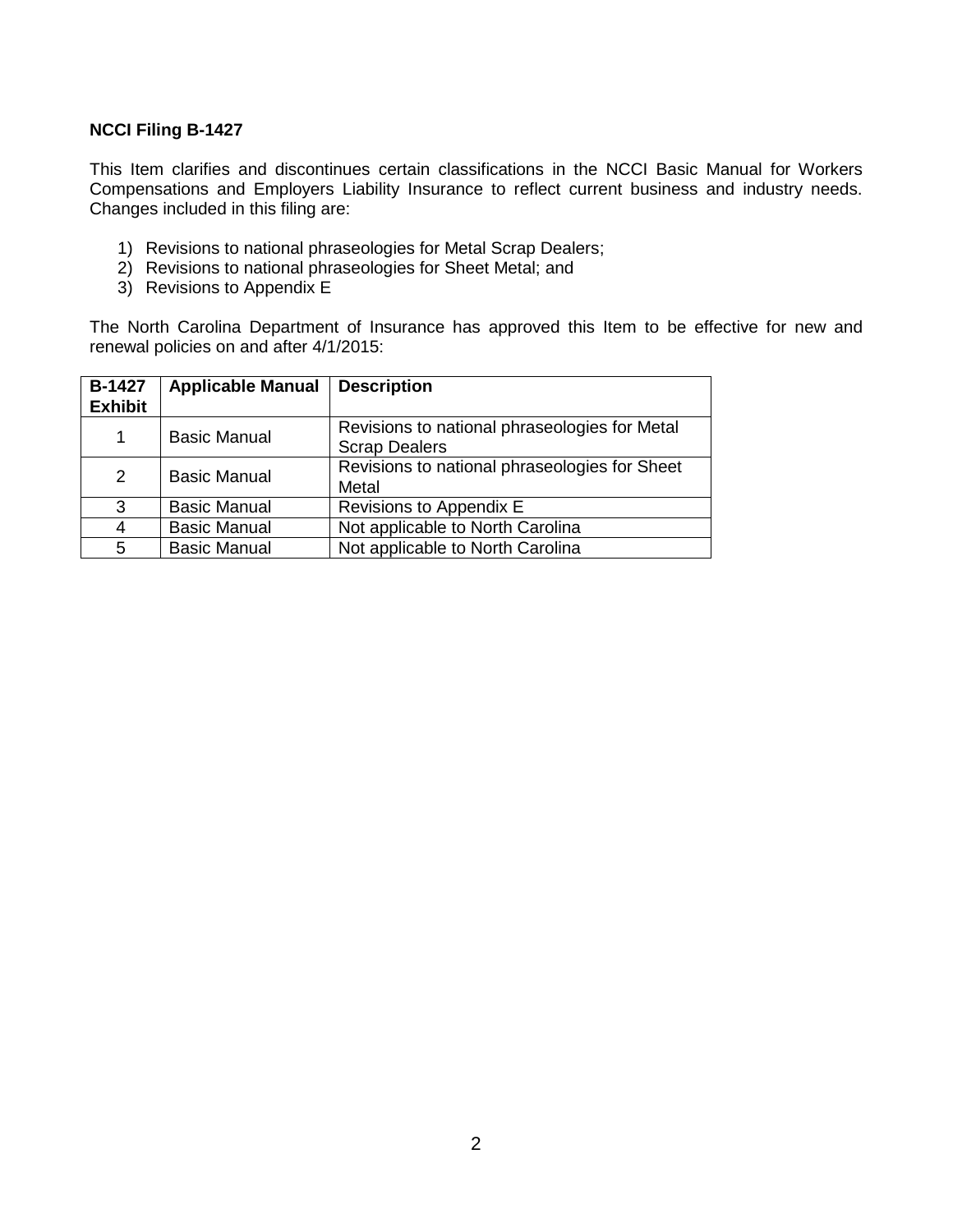# **FILING MEMORANDUM**

# **ITEM B-1427—REVISIONS TO BASIC MANUAL CLASSIFICATIONS AND APPENDIX E–CLASSIFICATIONS BY HAZARD GROUP**

# **PURPOSE**

The purpose of this item is to clarify and discontinue certain classifications in NCCI's *Basic Manual for Workers Compensation and Employers Liability Insurance* (*Basic Manual*) to reflect current business and industry needs. The industries, manuals, and states impacted by this item and the applicable exhibits are shown in the table below:

| <b>Exhibits</b>                                                                   | <b>Fact Sheet</b> | Exhibit # | Proposal Applicable in:                     |
|-----------------------------------------------------------------------------------|-------------------|-----------|---------------------------------------------|
| <b>Metal Scrap Dealers</b>                                                        | 1                 |           | All States Except IN, VA                    |
|                                                                                   | $\overline{2}$    | 2A        | All States Except FL, NE,<br>NM, OR, VA     |
|                                                                                   |                   | 2B        | All States Except FL,<br>NM, VA             |
| <b>Sheet Metal</b>                                                                |                   | 2C        | All States Except FL, NE,<br>NM, OR, VA     |
|                                                                                   |                   | 2D        | All States Except FL,<br>NE, NM, VA         |
|                                                                                   |                   | 2E        | All States Except FL, HI,<br>NE, NM, OR, VA |
| <b>Basic Manual Appendix E-Table of</b><br><b>Classifications by Hazard Group</b> | $\overline{2}$    | 3         | All States Except FL, NE                    |
| <b>State-Specific Exhibits</b>                                                    | 1 & 2             | 4         | HI, IN, NE, NM, OR, VA                      |
| <b>Two-Phase Transition Program</b><br>(Applies in NM)                            | 2                 | 5         | <b>NM</b>                                   |

# **BACKGROUND**

This item includes proposals for the individual classifications identified in each exhibit, including **format and consistency-only** changes. The background information is contained in each exhibit's fact sheet, as shown in the above table.

The proposed changes have been consolidated onto single pages for display purposes only. Exhibits may display several discontinued or revised phraseologies on <sup>a</sup> single page. These phraseologies should each be viewed as individual entries or individual pieces of *Basic Manual* content.

NCCI's analysis of the classification system is national in scope, and the recommendations within this item are being proposed in all NCCI states. NCCI recognizes the occasional need for state-specific classification treatments to reflect geographical differences, and such treatments are also included in this item.

# **PROPOSAL**

This item is presented in exhibits as shown in the above table. Each exhibit contains <sup>a</sup> fact sheet outlining the proposals relating to the industry in that exhibit, as well as the background and basis for the proposed

The enclosed materials are copyrighted materials of the National Council on Compensation Insurance, Inc. ("NCCI"). The use of these materials<br>may be governed by a separate contractual agreement between NCCI and its license Unless permitted by NCCI, you may not copy, create derivative works (by way of example, create or supplement your own works, databases, software, publications, manuals, or other materials), display, perform, or use the materials, in whole or in part, in any media. Such actions taken by you, or by your direction, may be in violation of federal copyright and other commercial laws. NCCI does not permit or acquiesce such use of its materials. In the event such use is contemplated or desired, please contact NCCI's Legal Department for permission.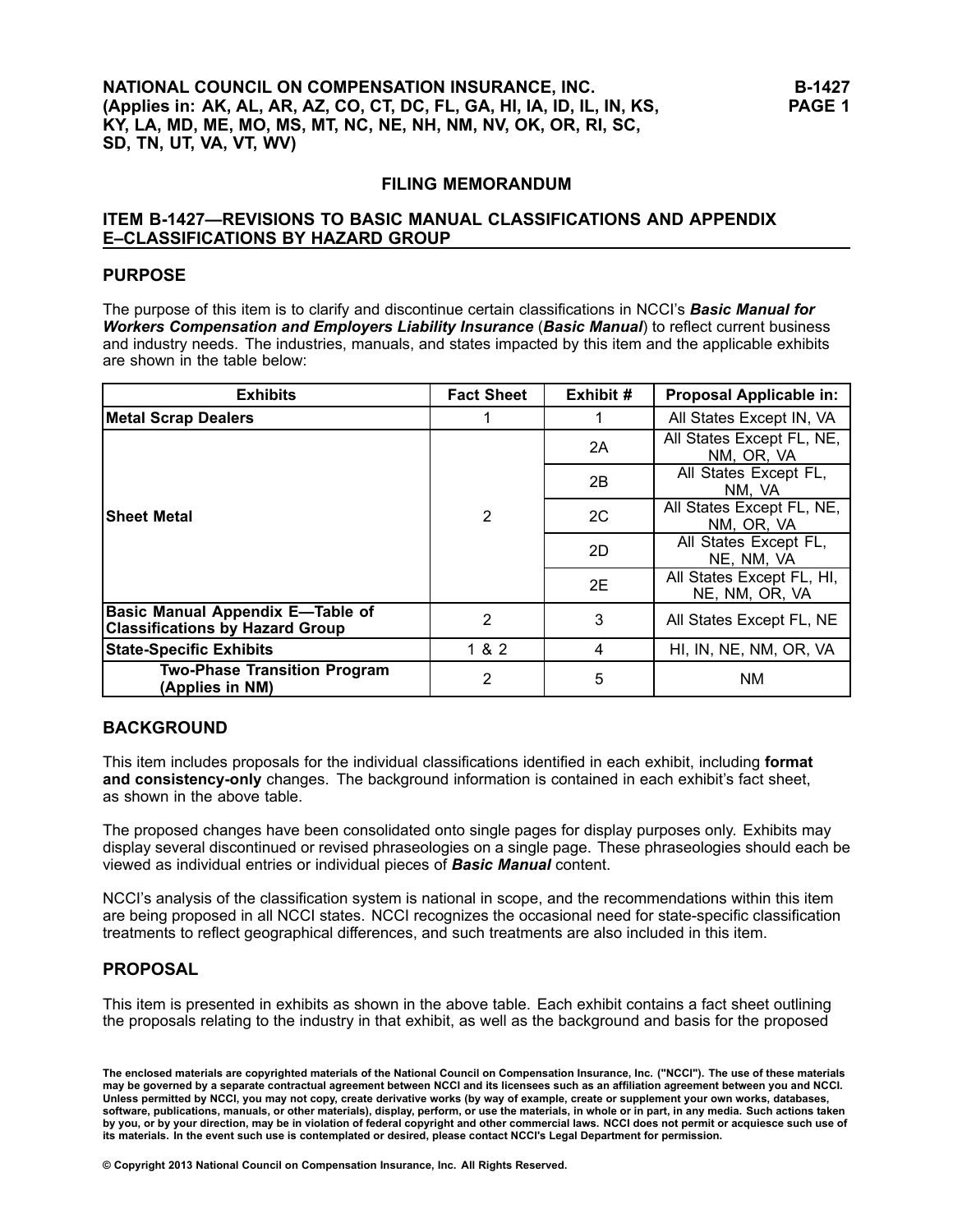# **NATIONAL COUNCIL ON COMPENSATION INSURANCE, INC.** (Applies in: AK, AL, AR, AZ, CO, CT, DC, FL, GA, HI, IA, ID, IL, IN, KS, KY, LA, MD, ME, MO, MS, MT, NC, NE, NH, NM, NV, OK, OR, RI, SC, **SD, TN, UT, VA, VT, WV)**

# **FILING MEMORANDUM**

# **ITEM B-1427—REVISIONS TO BASIC MANUAL CLASSIFICATIONS AND APPENDIX E–CLASSIFICATIONS BY HAZARD GROUP**

changes, the estimated impact of the proposals, and the details of implementation. Each exhibit also contains details of the changes being proposed to the *Basic Manual*.

# **IMPACT**

This item will foster the uniform and equitable treatment of risks within each industry. NCCI recognizes that some recommendations, such as moving <sup>a</sup> specific operation from one classification to another, may have <sup>a</sup> premium impact for particular risks. Additionally, some of the changes proposed will have <sup>a</sup> loss cost or rate impact. The fact sheets for each exhibit outline the potential impacts specific to each of the proposed changes.

## **IMPLEMENTATION**

This item is applicable to new and renewal policies, and it will become effective concurrently with each state's approved rate/loss cost filing effective on and after October 1, <sup>2014</sup> unless otherwise noted. For example, this item will become effective October 1, <sup>2014</sup> for approved rate/loss cost filings that have an October 1, <sup>2014</sup> effective date. Similarly, this item will become effective January 1, <sup>2015</sup> for approved rate/loss cost filings that have <sup>a</sup> January 1, <sup>2015</sup> effective date, and July 1, <sup>2015</sup> for approved rate/loss cost filings that have <sup>a</sup> July 1, <sup>2015</sup> effective date. If there is no rate/loss cost filing for <sup>a</sup> state in <sup>a</sup> given year, this item will take effect on that state's "normal" rate effective date. The "normal" rate effective date is the anniversary date of the state's previous years' rate effective date.

Fact Sheet 2, related to sheet metal, includes <sup>a</sup> transition program for New Mexico. The details corresponding to the initiation and final implementation date of the transition program are provided in the New Mexico State-Specific Exhibits, Exhibits <sup>4</sup> and 5.

The following chart shows the proposed effective dates for each state:

| <b>State</b>         | <b>Proposed* Effective Date</b> |
|----------------------|---------------------------------|
| Alabama              | March 1, 2015                   |
| Alaska               | January 1, 2015                 |
| Arizona              | January 1, 2015                 |
| Arkansas             | July 1, 2015                    |
| Colorado             | January 1, 2015                 |
| Connecticut          | January 1, 2015                 |
| District of Columbia | November 1, 2014                |

### **PROPOSED EFFECTIVE DATE TABLE**

The enclosed materials are copyrighted materials of the National Council on Compensation Insurance, Inc. ("NCCI"). The use of these materials<br>may be governed by a separate contractual agreement between NCCI and its license Unless permitted by NCCI, you may not copy, create derivative works (by way of example, create or supplement your own works, databases, software, publications, manuals, or other materials), display, perform, or use the materials, in whole or in part, in any media. Such actions taken by you, or by your direction, may be in violation of federal copyright and other commercial laws. NCCI does not permit or acquiesce such use of its materials. In the event such use is contemplated or desired, please contact NCCI's Legal Department for permission.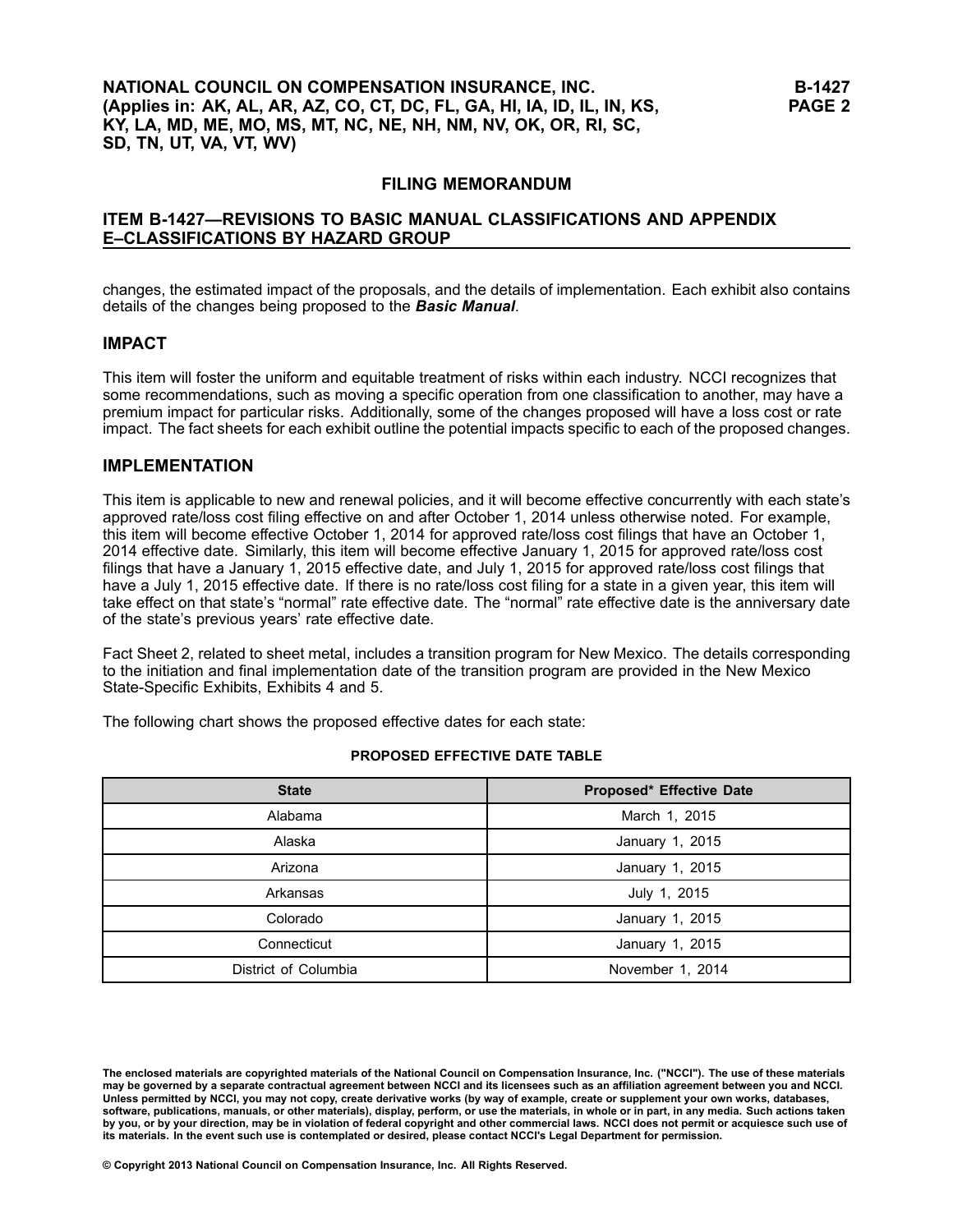# **NATIONAL COUNCIL ON COMPENSATION INSURANCE, INC.** (Applies in: AK, AL, AR, AZ, CO, CT, DC, FL, GA, HI, IA, ID, IL, IN, KS, KY, LA, MD, ME, MO, MS, MT, NC, NE, NH, NM, NV, OK, OR, RI, SC, **SD, TN, UT, VA, VT, WV)**

## **FILING MEMORANDUM**

# **ITEM B-1427—REVISIONS TO BASIC MANUAL CLASSIFICATIONS AND APPENDIX E–CLASSIFICATIONS BY HAZARD GROUP**

| <b>State</b>    | Proposed* Effective Date                                                                                                                                                                                                                                                         |
|-----------------|----------------------------------------------------------------------------------------------------------------------------------------------------------------------------------------------------------------------------------------------------------------------------------|
| Florida         | The effective date of this item will depend on the date<br>regulatory approval is granted. If the item is approved<br>on or before July 1, 2014, it will become effective<br>January 1, 2015. If it is approved after July 1, 2014,<br>it will become effective January 1, 2016. |
| Georgia         | March 1, 2015                                                                                                                                                                                                                                                                    |
| Hawaii          | This item will be implemented in Hawaii's loss cost filing<br>proposed to be effective January 1, 2015. The effective<br>date will be determined upon regulatory approval of the<br>individual carrier's election to adopt this change.                                          |
| Idaho           | January 1, 2015                                                                                                                                                                                                                                                                  |
| <b>Illinois</b> | January 1, 2015                                                                                                                                                                                                                                                                  |
| Indiana         | January 1, 2015                                                                                                                                                                                                                                                                  |
| lowa            | January 1, 2015                                                                                                                                                                                                                                                                  |
| Kansas          | January 1, 2015                                                                                                                                                                                                                                                                  |
| Kentucky        | October 1, 2014                                                                                                                                                                                                                                                                  |
| Louisiana       | May 1, 2015                                                                                                                                                                                                                                                                      |
| Maine           | April 1, 2015                                                                                                                                                                                                                                                                    |
| Maryland        | January 1, 2015                                                                                                                                                                                                                                                                  |
| Mississippi     | March 1, 2015                                                                                                                                                                                                                                                                    |
| Missouri        | January 1, 2015                                                                                                                                                                                                                                                                  |
| Montana         | July 1, 2015                                                                                                                                                                                                                                                                     |
| Nebraska        | February 1, 2015                                                                                                                                                                                                                                                                 |
| Nevada          | March 1, 2015                                                                                                                                                                                                                                                                    |
| New Hampshire   | January 1, 2015                                                                                                                                                                                                                                                                  |
| New Mexico      | January 1, 2015                                                                                                                                                                                                                                                                  |
| North Carolina  | April 1, 2015                                                                                                                                                                                                                                                                    |
| Oklahoma        | January 1, 2015                                                                                                                                                                                                                                                                  |
| Oregon          | January 1, 2015                                                                                                                                                                                                                                                                  |
| Rhode Island    | August 1, 2015                                                                                                                                                                                                                                                                   |
| South Carolina  | September 1, 2015                                                                                                                                                                                                                                                                |

The enclosed materials are copyrighted materials of the National Council on Compensation Insurance, Inc. ("NCCI"). The use of these materials<br>may be governed by a separate contractual agreement between NCCI and its license Unless permitted by NCCI, you may not copy, create derivative works (by way of example, create or supplement your own works, databases,<br>software, publications, manuals, or other materials), display, perform, or use the mat by you, or by your direction, may be in violation of federal copyright and other commercial laws. NCCI does not permit or acquiesce such use of its materials. In the event such use is contemplated or desired, please contact NCCI's Legal Department for permission.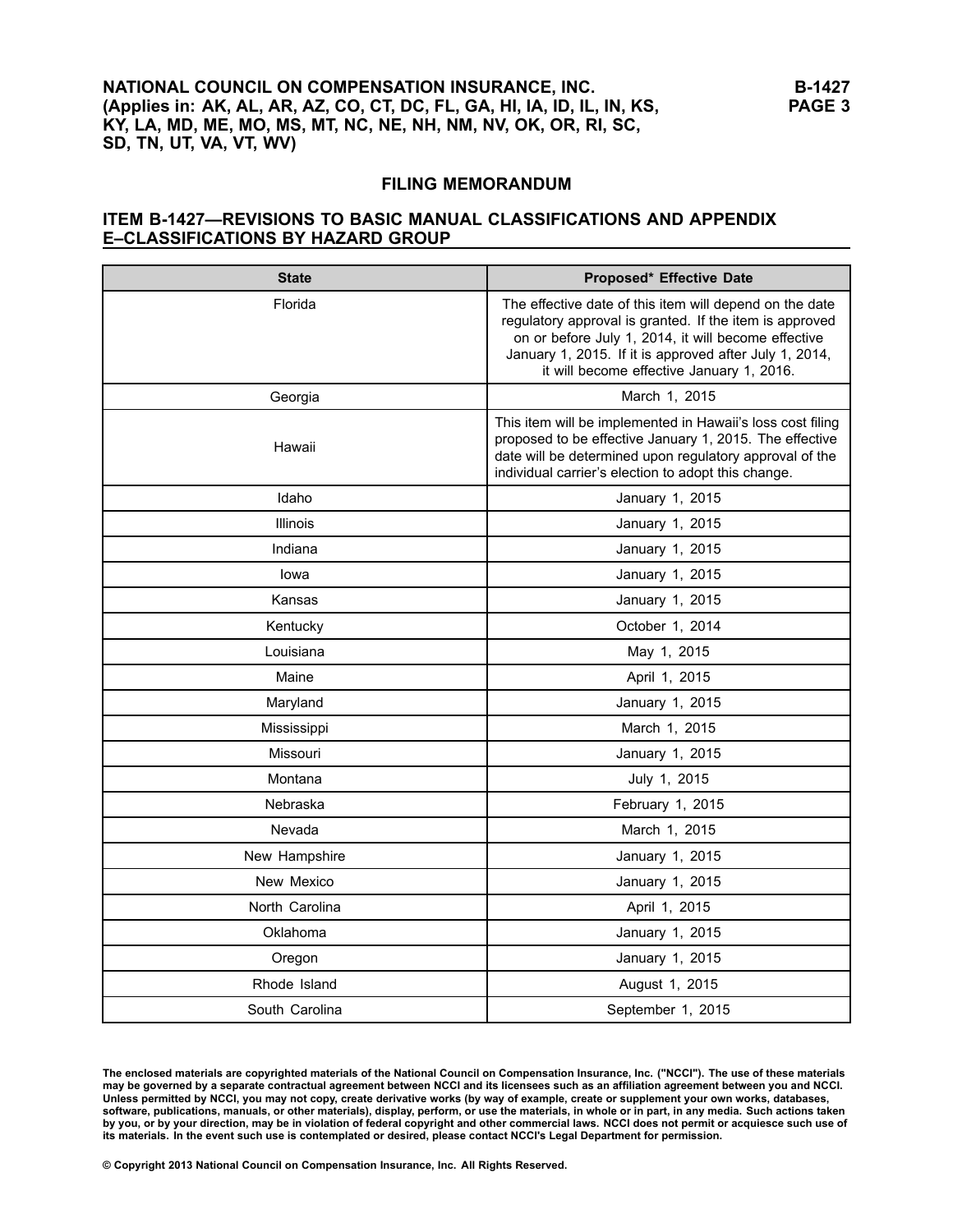# **NATIONAL COUNCIL ON COMPENSATION INSURANCE, INC.** (Applies in: AK, AL, AR, AZ, CO, CT, DC, FL, GA, HI, IA, ID, IL, IN, KS, KY, LA, MD, ME, MO, MS, MT, NC, NE, NH, NM, NV, OK, OR, RI, SC, **SD, TN, UT, VA, VT, WV)**

## **FILING MEMORANDUM**

# **ITEM B-1427—REVISIONS TO BASIC MANUAL CLASSIFICATIONS AND APPENDIX E–CLASSIFICATIONS BY HAZARD GROUP**

| <b>State</b>  | <b>Proposed* Effective Date</b> |
|---------------|---------------------------------|
| South Dakota  | July 1, 2015                    |
| Tennessee     | March 1, 2015                   |
| Utah          | December 1, 2014                |
| Vermont       | April 1, 2015                   |
| Virginia      | April 1, 2015                   |
| West Virginia | November 1, 2014                |

\* Subject to change

## **EXHIBIT COMMENTS AND IMPLEMENTATION SUMMARY**

In order to implement this item, the attached exhibits detail the required changes.

| <b>Exhibit</b> | <b>Exhibit Comments</b>                                                                                                                                                                      | <b>Implementation Summary</b>                                                                                          |  |
|----------------|----------------------------------------------------------------------------------------------------------------------------------------------------------------------------------------------|------------------------------------------------------------------------------------------------------------------------|--|
| 1              | Details the proposed revisions to national<br>phraseologies for Metal Scrap Dealers.<br>Refer to Fact Sheet 1 for background,<br>proposal, and impact.                                       |                                                                                                                        |  |
| $2A - 2E$      | Details the proposed revisions to national<br>phraseologies for Sheet Metal. Refer to<br>Fact Sheet 2 for background, proposal, and<br>impact.                                               | Revises the <b>Basic Manual</b> .                                                                                      |  |
| 3              | Details the proposed revisions to Appendix<br>E. Refer to Fact Sheet 2 for background,<br>proposal, and impact.                                                                              |                                                                                                                        |  |
| 4              | Details the proposed revisions to state<br>special phraseologies for HI, IN, NE, NM,<br>OR, and VA. Refer to Fact Sheets 1 and 2,<br>as applicable, for background, proposal, and<br>impact. |                                                                                                                        |  |
| 5              | Details the proposed two-phase transition<br>program applicable in New Mexico.                                                                                                               | Outlines the implementation of the loss<br>costs/rates and rating values for Code 3069<br>and Code 3076 in New Mexico. |  |

The enclosed materials are copyrighted materials of the National Council on Compensation Insurance, Inc. ("NCCI"). The use of these materials<br>may be governed by a separate contractual agreement between NCCI and its license Unless permitted by NCCI, you may not copy, create derivative works (by way of example, create or supplement your own works, databases,<br>software, publications, manuals, or other materials), display, perform, or use the mat by you, or by your direction, may be in violation of federal copyright and other commercial laws. NCCI does not permit or acquiesce such use of its materials. In the event such use is contemplated or desired, please contact NCCI's Legal Department for permission.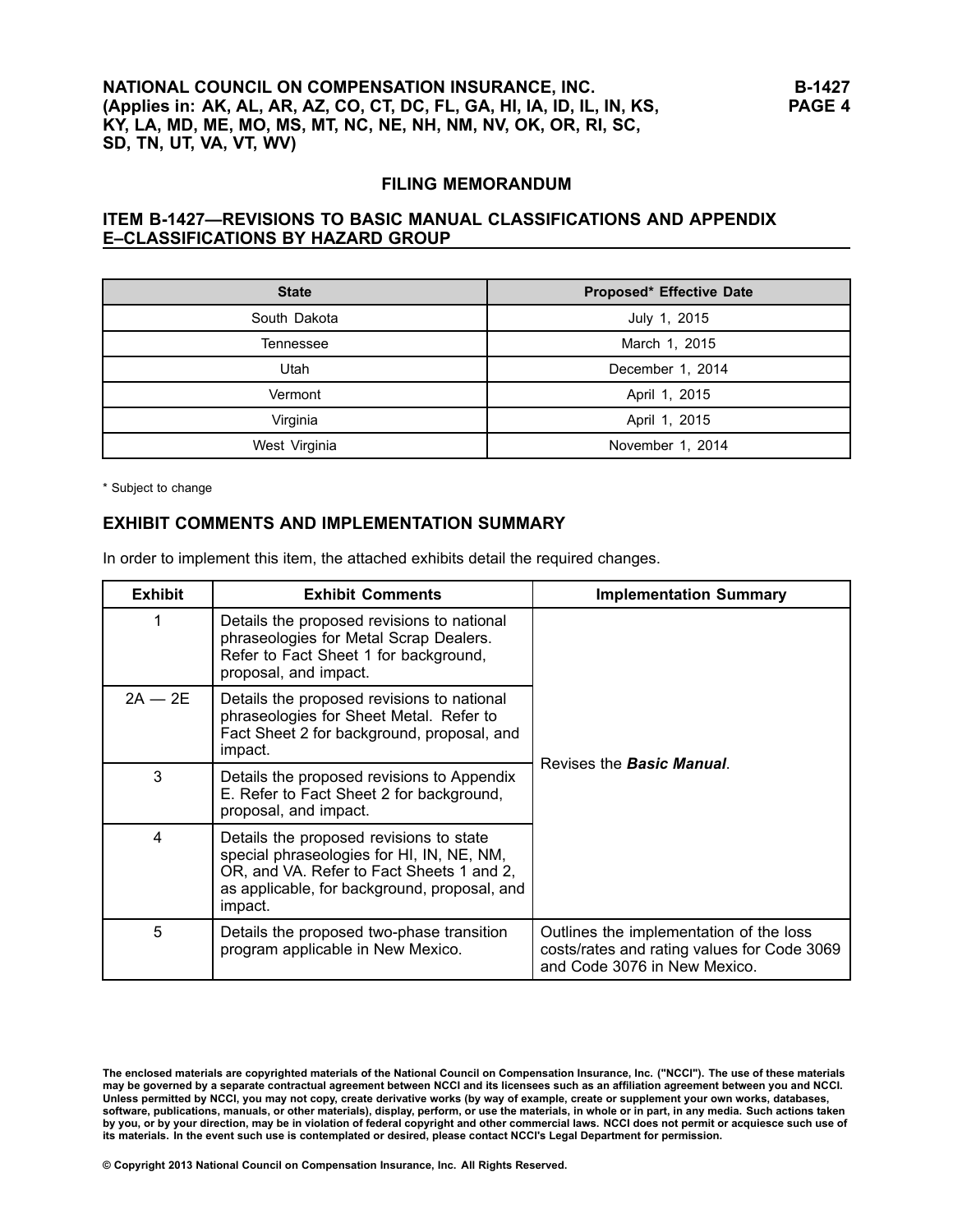# **ITEM B-1427—REVISIONS TO BASIC MANUAL CLASSIFICATIONS AND APPENDIX E–CLASSIFICATIONS BY HAZARD GROUP**

# **EXHIBIT 1—FACT SHEET**

# **METAL SCRAP DEALERS**

# **PURPOSE**

The focus of the proposed changes for this industry is to discontinue the "no collecting or handling of scrap iron or steel" restriction in Code 8500—Metal Scrap Dealer & Drivers.

# **BACKGROUND**

Code 8500—Metal Scrap Dealer & Drivers is assigned to businesses primarily engaged in the collection and reduction of nonferrous scrap metals; the collection or handling of scrap iron or steel, also known as ferrous metals, is not currently permitted under this code. Under current classification procedures, <sup>a</sup> business that primarily collects or handles ferrous scrap metals is assigned to Code 8265—Iron or Steel—Scrap Dealer & Drivers, and <sup>a</sup> business that collects or handles <sup>a</sup> miscellaneous line of secondhand materials, including nonferrous and ferrous scrap metals, is appropriately assigned to Code 8263—Junk Dealer & Drivers.

Under the current classification treatment, businesses primarily engaged in the collection and reduction of nonferrous scrap metals but handling some scrap iron or steel are classified to Code 8263. Such businesses do not qualify for Code <sup>8265</sup> because they do not primarily collect or handle ferrous scrap metal. Despite primarily handling nonferrous scrap metals, these businesses do not qualify for Code <sup>8500</sup> because they handle some scrap iron or steel, which is not uncommon for metal scrap dealers. Code <sup>8263</sup> is applicable because they are handling <sup>a</sup> miscellaneous line of materials including both nonferrous and ferrous scrap metals.

# **PROPOSAL**

- 1. Revise the phraseology note of Code 8263—Junk Dealer & Drivers to add <sup>a</sup> reference to Code <sup>8500</sup> for operations whose principal type of merchandise sold is nonferrous scrap metals and revise the reference to Code <sup>8265</sup> for operations whose principal type of merchandise sold is ferrous scrap metals.
- 2. Revise the phraseology note of Code 8500—Metal Scrap Dealer & Drivers to remove the restrictive language regarding the collection or handling of scrap iron or steel.

# **IMPACT**

No modification is proposed to the loss cost/rate for Code <sup>8263</sup> or Code 8500. It is possible that some payroll from Code <sup>8263</sup> could be transferred to newly defined Code <sup>8500</sup> because of this change. The amount of payroll transferred cannot be identified using current industry data sources. The impact to individual risks will depend upon the amount of payroll (if any) that transfers from redefined Code <sup>8263</sup> into redefined Code <sup>8500</sup> as well as the associated loss cost/rate as compared to the new class code's proposed loss cost/rate.

# **STATE-SPECIFIC PROPOSALS AND IMPACTS**

### **Indiana Proposal:**

NCCI recommends that Indiana discontinue the following state special phraseologies for Code <sup>8263</sup> and Code <sup>8500</sup> because the proposed national treatment is consistent with the current Indiana treatment:

- •Code 8263—Junk Dealer and Drivers
- •Code 8500—Metal Scrap Dealer & Drivers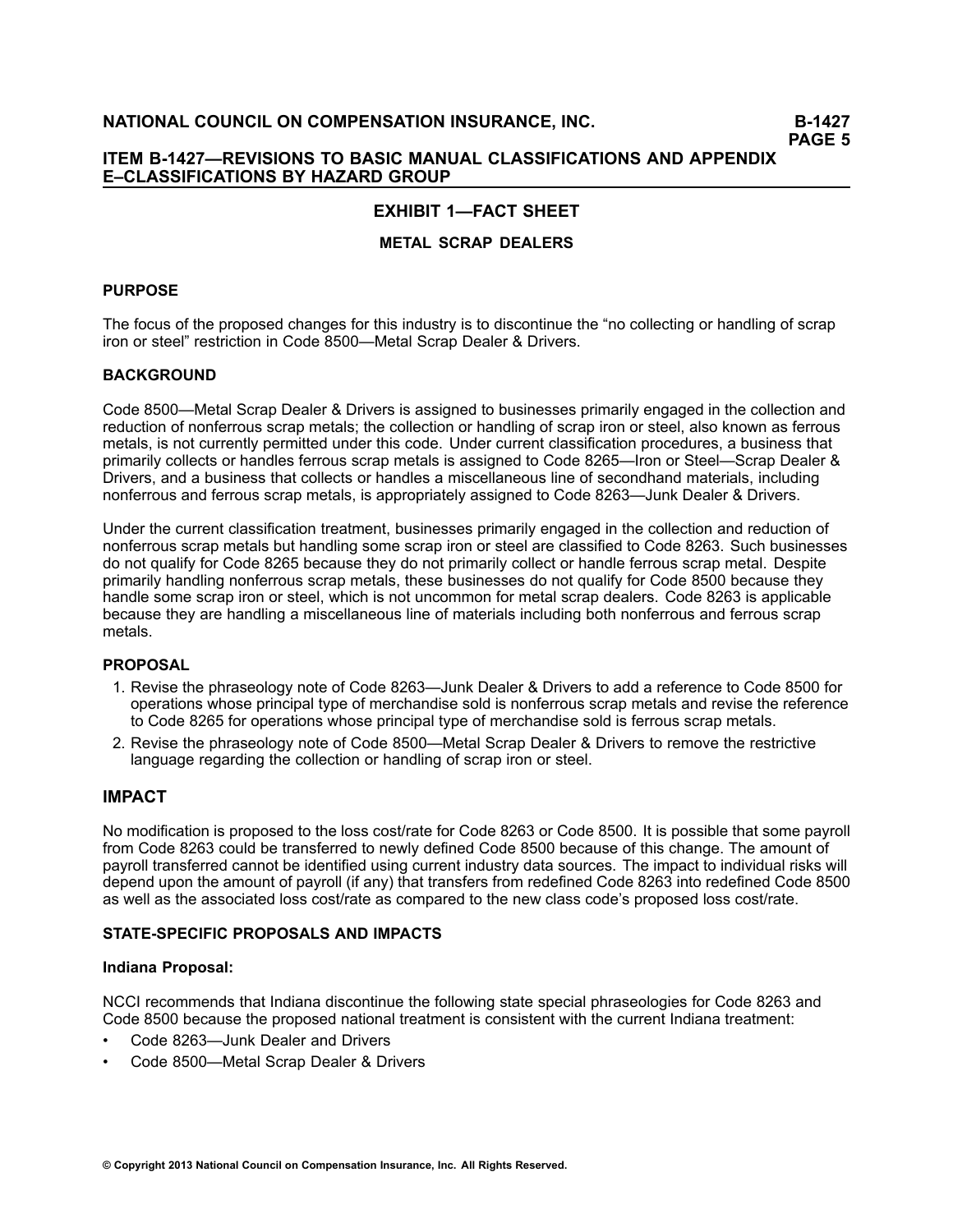# **ITEM B-1427—REVISIONS TO BASIC MANUAL CLASSIFICATIONS AND APPENDIX E–CLASSIFICATIONS BY HAZARD GROUP**

# **EXHIBIT 1—FACT SHEET (CONT'D)**

### **Indiana Impact:**

The proposed national treatment for Code <sup>8263</sup> and Code <sup>8500</sup> is consistent with the current Indiana state special treatment. Therefore, no premium impact is expected for these changes in Indiana.

### **Virginia Proposal:**

NCCI recommends that Virginia adopt the proposed national treatment for Code <sup>8263</sup> and Code 8500. Accordingly, the Virginia Special Classifications in NCCI's *Basic Manual* will be reformatted and updated for the following codes:

- •Code 8263—Junk Dealer & Drivers
- •Code 8265—Iron or Steel Scrap Dealer & Drivers
- •Code 8500—Metal Scrap Dealer & Drivers

## **Virginia Impact:**

The premium impact in Virginia is equivalent to the impact determined by the proposed national treatment of Code <sup>8263</sup> and Code 8500. The proposed updates to the Virginia Special Classifications in NCCI's *Basic Manual* descriptions are not expected to have an additional premium impact.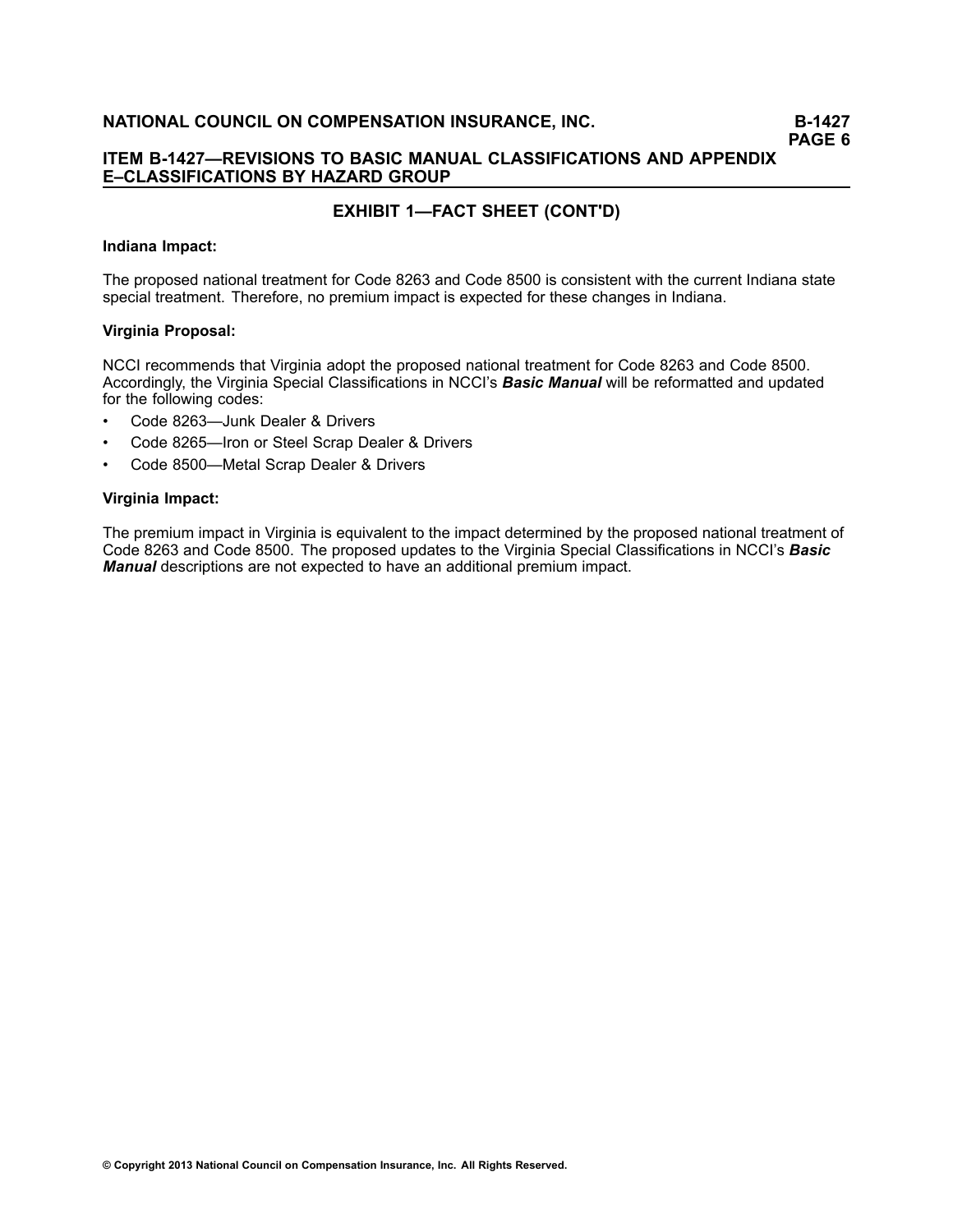**ITEM B-1427—REVISIONS TO BASIC MANUAL CLASSIFICATIONS AND APPENDIX E–CLASSIFICATIONS BY HAZARD GROUP**

# **EXHIBIT 1—NATIONAL CLASSIFICATIONS BASIC MANUAL—2001 EDITION METAL SCRAP DEALERS PART TWO—CLASSIFICATIONS** (APPLIES IN: AK, AL, AR, AZ, CO, CT, DC, FL, GA, HI, IA, ID, IL, KS, KY, LA, MD, ME, MO, MS, MT, NC, NE, NH, NM, NV, OK, OR, RI, SC, SD, TN, UT, VT, WV)

# **[8263](/manuscript/hyperlink.asp?docid=8263&manualtitle=scopesxml)**♦ **JUNK DEALER & DRIVERS**

Applicable only to those risks engaged in collecting or handling <sup>a</sup> miscellaneous line of secondhand materials, such as bottles, rags, paper, bones, rubber, nonferrous scrap metals and, in addition, ferrous scrap metals. Risks primarily engaged in collecting or handling When a dealer's principal type of merchandise sold is ferrous scrap metals, Shall–the business must be assigned to Code [8265—](/manuscript/hyperlink.asp?docid=8265&manualtitle=scopesxml)Iron or steel serap dealer. When a dealer's principal type of merchandise sold is nonferrous scrap metals, the business must be assigned to Code 8500. Wrecking or salvaging to be separately rated. Shall–Must not be assigned to a risk engaged in operations described by another classification unless the operations subject to Code [8263](/manuscript/hyperlink.asp?docid=8263&manualtitle=scopesxml) are conducted as <sup>a</sup> separate and distinct business.

# **[8500](/manuscript/hyperlink.asp?docid=8500&manualtitle=scopesxml)**♦ **METAL SCRAP DEALER & DRIVERS**

Includes the collection and reduction of nonferrous scrap metals. No collecting or handling of serap iron or steel. Shall Must not be assigned to a risk engaged in operations described by another classification unless the operations subject to Code [8500](/manuscript/hyperlink.asp?docid=8500&manualtitle=scopesxml) are conducted as <sup>a</sup> separate and distinct business.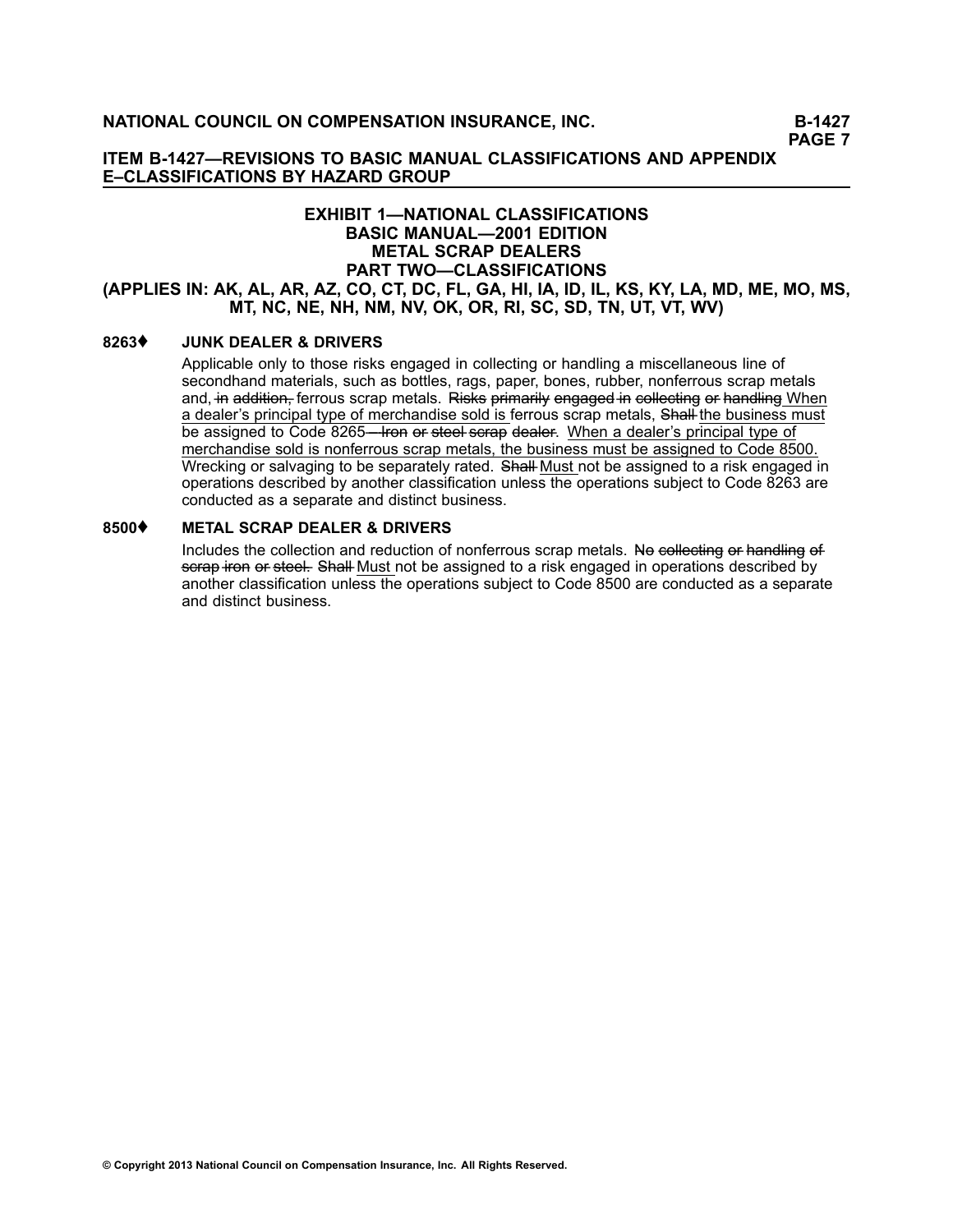# **ITEM B-1427—REVISIONS TO BASIC MANUAL CLASSIFICATIONS AND APPENDIX E–CLASSIFICATIONS BY HAZARD GROUP**

# **EXHIBIT 2—FACT SHEET**

# **SHEET METAL**

# **PURPOSE**

The focus of the proposed changes for this industry is to update the classification treatment for sheet metal shops that also perform installation operations.

# **BACKGROUND**

Item B-1397—Revisions to Basic Manual Classifications and Rules, revised the classification treatment for sheet metal manufacturing and installation operations based on NCCI's review of the sheet metal industry. Prior to the effective date of Item B-1397, there were three classification codes assigned to the industry:

- •Code 3066—Sheet Metal Work—Shop
- •Code 3076—Fireproof Equipment Mfg.
- •Code 5538—Sheet Metal Work—Shop and Outside—NOC & Drivers

As <sup>a</sup> result of Item B-1397:

- • NCCI discontinued Code <sup>3066</sup> and reassigned this exposure to newly defined Code 3076—Sheet Metal Products Mfg.—Shop Only.
- • The new loss cost for Code <sup>3076</sup> was determined from the combined data of both Code <sup>3066</sup> and Code 3076.
- • Code <sup>5538</sup> was discontinued and risks in this code were reassigned to two new national codes: Code 3069—Sheet Metal Products Mfg. and Code 5535—Sheet Metal Work—Installation & Drivers.
- •Code <sup>3069</sup> is assigned to the manufacturing of sheet metal products previously assigned to Code 5538.
- •Code <sup>5535</sup> is assigned to the installation of sheet metal products previously assigned to Code 5538.
- • The loss costs for both Code <sup>3069</sup> and Code <sup>5535</sup> were based on the historical data reported under Code <sup>5538</sup> until the new codes developed their own experience. This method of establishing the loss costs for these new codes allowed for minimal impact on policyholders and assisted in determining the proper loss costs based on experience of all risks with payroll and loss experience assigned to Code <sup>3069</sup> and Code 5535.

Therefore, risks that manufacture and/or install sheet metal products are classified as follows:

- • <sup>A</sup> risk that both manufactures and installs sheet metal products is classified to national Code 3069—Sheet Metal Products Mfg. and national Code 5535—Sheet Metal Work—Installation & Drivers. <sup>A</sup> division of payroll is permitted between both codes.
- • <sup>A</sup> risk that only manufactures sheet metal products is classified to national Code 3076—Sheet Metal Products Mfg.—Shop Only.
- •<sup>A</sup> risk that only erects, installs, or repairs sheet metal products is classified to Code 5535.

Recently, NCCI conducted <sup>a</sup> follow-up review of the sheet metal industry and determined that the following proposal is now appropriate.

# **PROPOSAL**

- 1. Discontinue Code 3069—Sheet Metal Products Mfg. and all associated phraseologies and reassign these operations to Code 3076.
- 2. Create <sup>a</sup> new cross-reference phraseology for Awning Mfg.—Metal under Code <sup>3076</sup> to replace the one being discontinued under Code 3069.
- 3. Revise the phraseology of Code 3076—Sheet Metal Products Mfg. to remove the reference to "Shop Only" and specify that erection, installation, or repair is to be separately rated.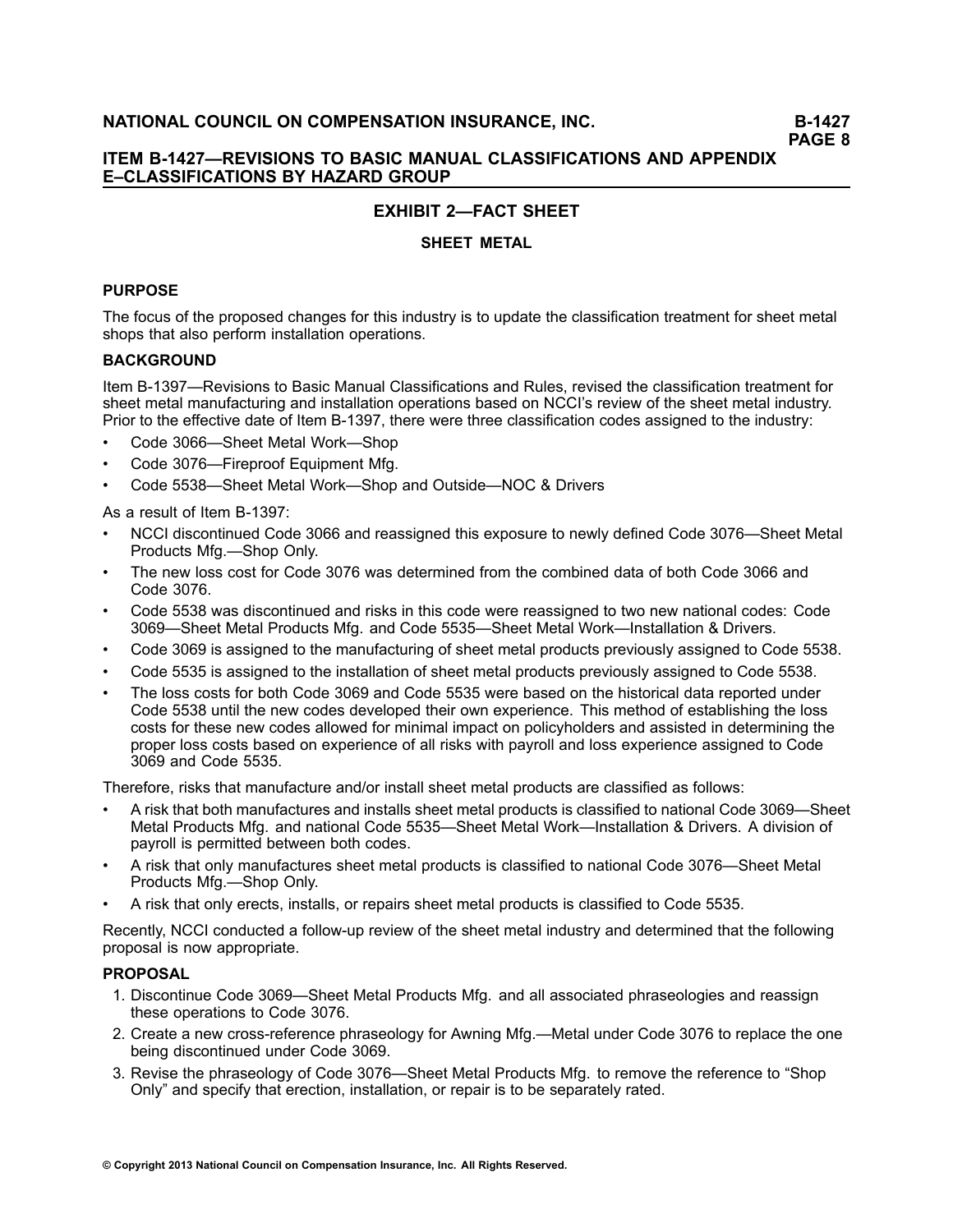**PAGE <sup>9</sup>**

# **ITEM B-1427—REVISIONS TO BASIC MANUAL CLASSIFICATIONS AND APPENDIX E–CLASSIFICATIONS BY HAZARD GROUP**

# **EXHIBIT 2—FACT SHEET (CONT'D)**

- 4. Revise the phraseology note of Code <sup>5535</sup> to specify that the manufacturing of sheet metal products at <sup>a</sup> shop is to be separately rated and remove the reference to Code 3069.
- 5. Revise Appendix E—Table of Classifications by Hazard Group to show Code <sup>3069</sup> being discontinued and to revise the assignment of Code <sup>3076</sup> from Hazard Group <sup>B</sup> to C.

# **IMPACT**

Experience from Code <sup>3069</sup> will be reassigned to Code 3076, and the loss cost/rate for Code <sup>3076</sup> will be based on the combined historical data of Code <sup>3069</sup> and Code 3076. NCCI conducted <sup>a</sup> review using the latest approved experience filing to determine the need for <sup>a</sup> transition program to minimize the premium impact of this proposed change. Based on the result of this review, no transition is being proposed nationally. Rating values will be calculated according to the standard procedure.

## **STATE-SPECIFIC PROPOSALS AND IMPACTS**

## **Hawaii Proposal:**

Hawaii has <sup>a</sup> state special for the following phraseology under Code 5535:

•Sheet Metal Work—Installation & Drivers

The note for this phraseology specifically includes sheet metal roofing. NCCI recommends that Hawaii maintain this state special but revise it to stipulate that the manufacturing of sheet metal products at <sup>a</sup> shop is to be separately rated.

NCCI recommends that Hawaii adopt all other national proposals.

### **Hawaii Impact:**

The premium impact in Hawaii is expected to be the same as the proposed national treatment.

### **Nebraska Proposal:**

NCCI recommends that Nebraska discontinue the following state special phraseologies for Code <sup>3076</sup> and Code <sup>5535</sup> because the proposed national treatment is consistent with the current Nebraska treatment:

- •Code 3076—Sheet Metal Products Mfg.
- •Code 5535—Awning Erection—Metal—Erection of Metal Awnings Exclusively & Drivers
- •Code 5535—Metal Ceiling or Wall Covering Installation & Drivers
- •Code 5535—Sheet Metal Work—Installation & Drivers

### **Nebraska Impact:**

The proposed national treatment for Code <sup>3076</sup> and Code <sup>5535</sup> is consistent with the current Nebraska state special treatment. Therefore, no premium impact is expected for these changes in Nebraska.

## **New Mexico Proposal:**

NCCI recommends that New Mexico adopt the national proposal, and that New Mexico implement <sup>a</sup> two-phase transition program.

### **New Mexico Impact:**

NCCI conducted <sup>a</sup> review using the latest approved experience filing to determine the need for <sup>a</sup> loss cost transition program to minimize the impact of this proposed change. Based on the result of this review, <sup>a</sup> two-phase transition is being proposed for New Mexico. Using <sup>a</sup> transition program will help minimize the impact to individual risk premium charges. Rating values will be calculated according to the standard procedure. The overall statewide impact of this change is expected to be negligible.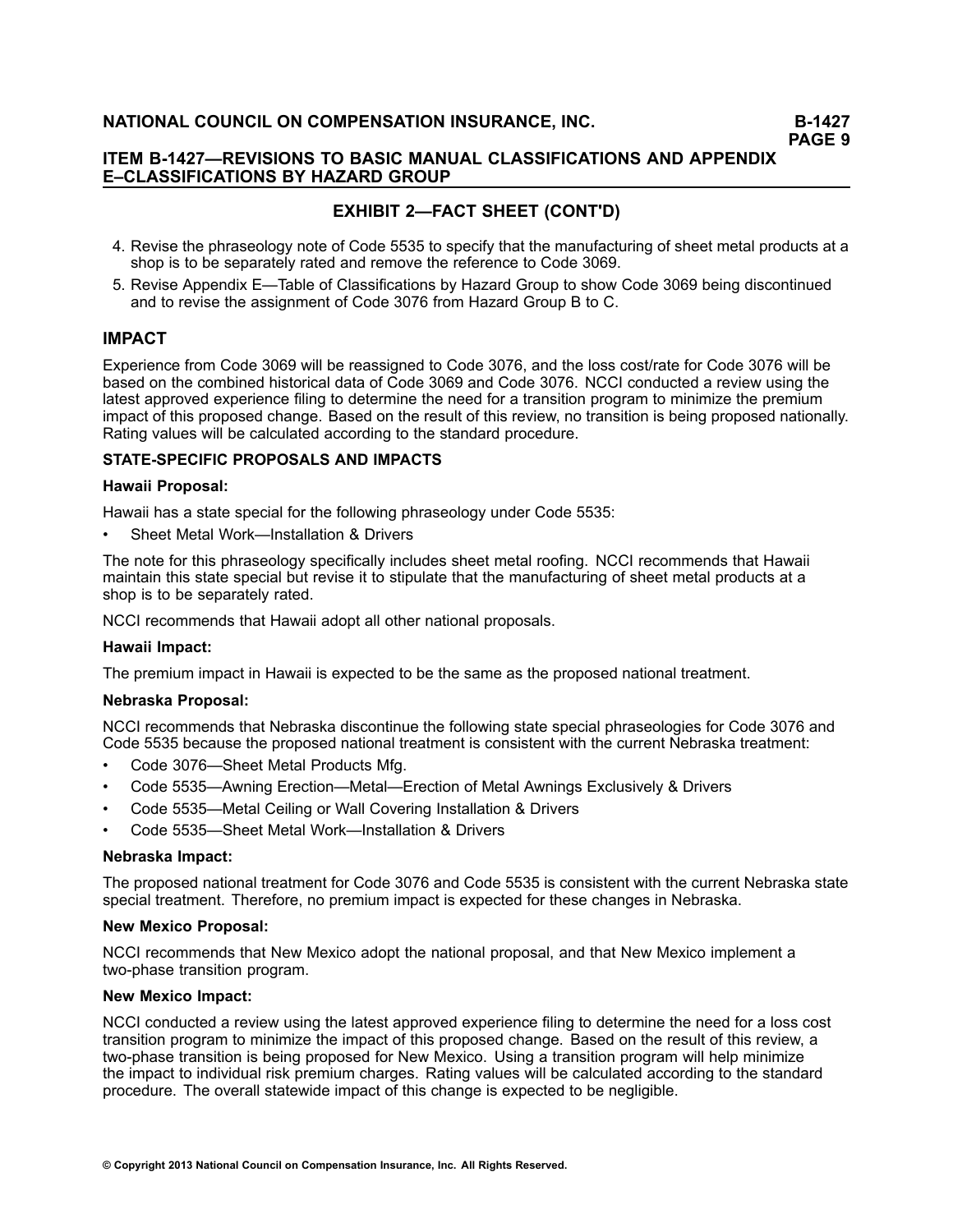# **ITEM B-1427—REVISIONS TO BASIC MANUAL CLASSIFICATIONS AND APPENDIX E–CLASSIFICATIONS BY HAZARD GROUP**

# **EXHIBIT 2—FACT SHEET (CONT'D)**

# **Oregon Proposal:**

NCCI recommends that Oregon discontinue the following state special phraseology under Code <sup>3076</sup> because the proposed national revisions are consistent with the current Oregon treatment:

•Code 3076—Sheet Metal Products Mfg.

In addition, NCCI recommends that Oregon maintain the following state special phraseology: Code 5535—Sheet Metal Work—Installation & Drivers. This Oregon state special is consistent with the proposed national changes regarding the use of Code <sup>5535</sup> and Code 3076; however, the Oregon state special also includes language regarding Code <sup>5102</sup> and sheet metal awnings that is not included in the national treatment.

NCCI recommends that Oregon adopt all other national proposals.

# **Oregon Impact:**

The proposed national treatment for Code <sup>3076</sup> is consistent with the current Oregon state special treatment. Therefore, no premium impact is expected for this change in Oregon.

## **Virginia Proposal:**

NCCI recommends that Virginia adopt the proposed national treatment. Accordingly, the Virginia Special Classifications in NCCI's *Basic Manual* will be reformatted and updated for these codes:

- •Code 3069—Sheet Metal Products Mfg.
- •Code 3076—Sheet Metal Products Mfg.—Shop Only
- •Code 3400—Metal Stamped Goods Mfg. NOC
- •Code 5146—Furniture or Fixtures Installation—Portable—NOC
- •Code 5535—Sheet Metal Work—Installation & Drivers
- • Code 5537—Heating, Ventilation, Air-Conditioning, and Refrigeration Systems—Installation, Service and Repair, Shop, Yard & Drivers

# **Virginia Impact:**

The premium impact in Virginia is equivalent to the impact determined by the proposed national treatment of this item. The proposed updates to the Virginia Special Classifications in NCCI's *Basic Manual* descriptions are not expected to have an additional premium impact.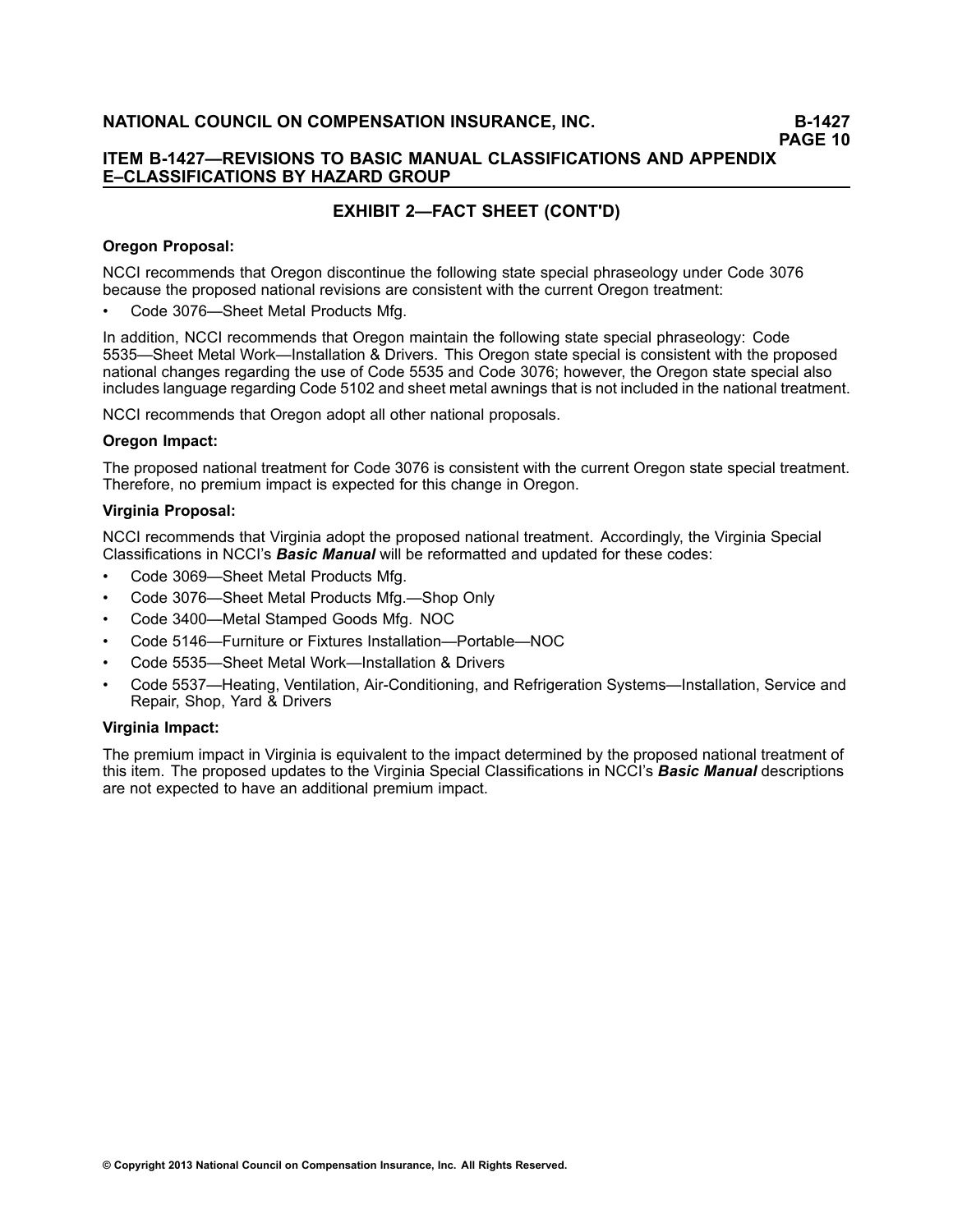# **ITEM B-1427—REVISIONS TO BASIC MANUAL CLASSIFICATIONS AND APPENDIX E–CLASSIFICATIONS BY HAZARD GROUP**

# **EXHIBIT 2A—NATIONAL CLASSIFICATIONS BASIC MANUAL—2001 EDITION SHEET METAL PART TWO—CLASSIFICATIONS** (APPLIES IN: AK, AL, AR, AZ, CO, CT, DC, GA, HI, IA, ID, IL, IN, KS, KY, LA, MD, ME, MO, MS, **MT, NC, NH, NV, OK, RI, SC, SD, TN, UT, VT, WV)**

## **[3–0–6–9–](/manuscript/hyperlink.asp?docid=3069&manualtitle=scopesxml) A–W– N–I–N–G– M– F–G–.–—– M– E–T–A–L–**

Division of payroll is permitted between Gode 5535 and Gode 3069 for shops that fabricate sheet metal products and perform the installation of these products.

#### **[3–0–6–9–](/manuscript/hyperlink.asp?docid=3069&manualtitle=scopesxml) S–H–E–E–T– M– E–T–A–L– P–R–O–D–U–C–T–S– M– F–G–.–**

To be used in connection with Gode 5535 if applicable. Applicable to the various products made from sheet metal, aluminum sheet stock, copper or brass sheet stock. Monel metal, and stainless steel. Includes door, door frame, or sash manufacturing – metal; cabinet, enclosure, or furniture manufacturing – metal– metal–bedsteads– and metal–caskets or coffins– Products manufactured from extruded aluminum are classified to Gode 3227, installation or repair to be separately rated to Gode 5535. Division of payroll is permitted between Gode 5535 and Gode 3069 for shops that fabricate sheet metal products and perform the installation of these products. Separately rate manufacturing of fireproof doors or shutters that are wood covered with metal, or structural or reinforcing materials. Refer to Gode 3400 for insureds whose operations involve extensive stamping, punching, or blanking of sheet metal.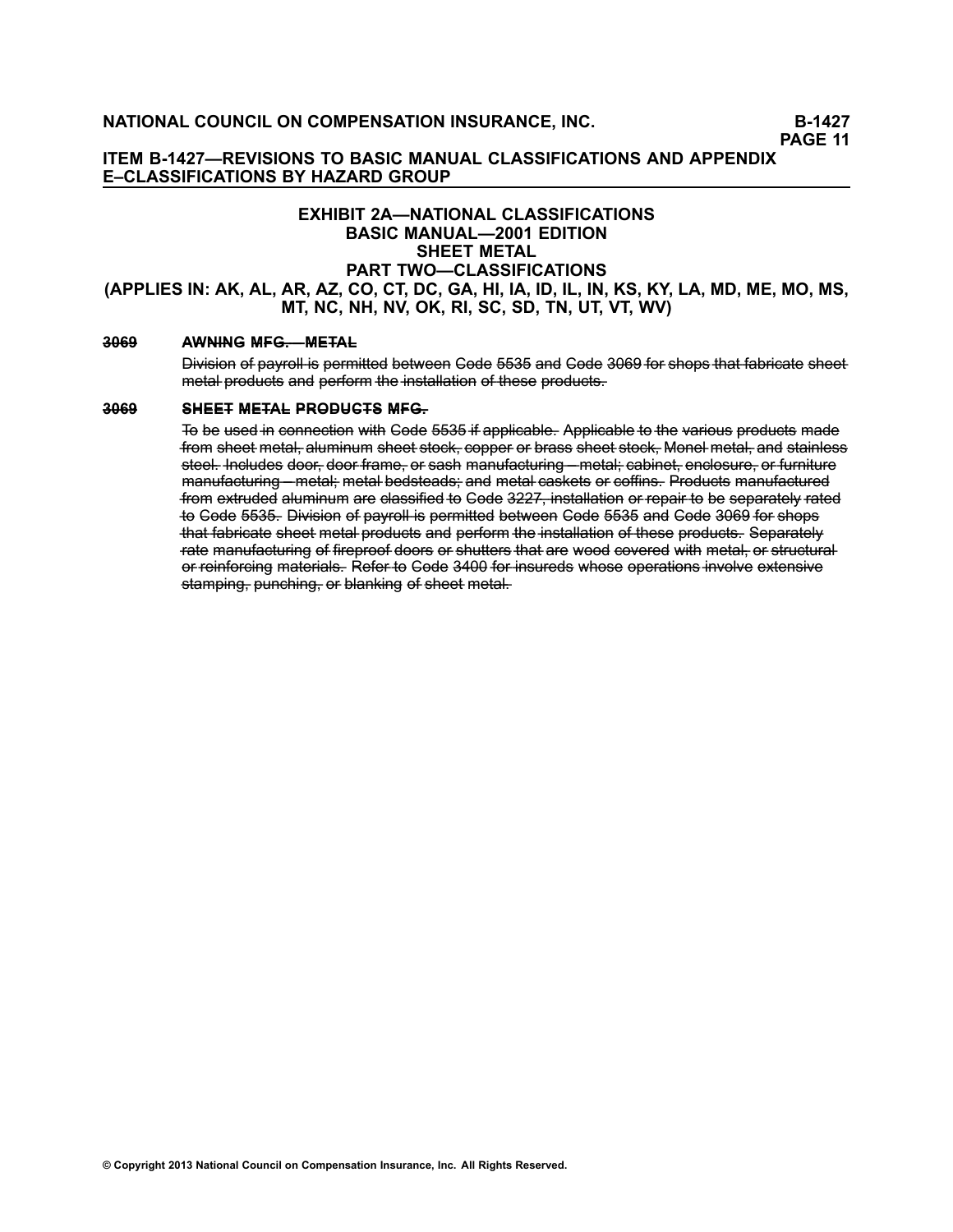**PAGE <sup>12</sup>**

**ITEM B-1427—REVISIONS TO BASIC MANUAL CLASSIFICATIONS AND APPENDIX E–CLASSIFICATIONS BY HAZARD GROUP**

# **EXHIBIT 2B—NATIONAL CLASSIFICATIONS BASIC MANUAL—2001 EDITION SHEET METAL PART TWO—CLASSIFICATIONS** (APPLIES IN: AK, AL, AR, AZ, CO, CT, DC, GA, HI, IA, ID, IL, IN, KS, KY, LA, MD, ME, MO, MS, MT, NC, NE, NH, NV, OK, OR, RI, SC, SD, TN, UT, VT, WV)

# **[3076](/manuscript/hyperlink.asp?docid=3076&manualtitle=scopesxml) AWNING MFG.—METAL**

Erection, installation, or repair operations to be separately rated.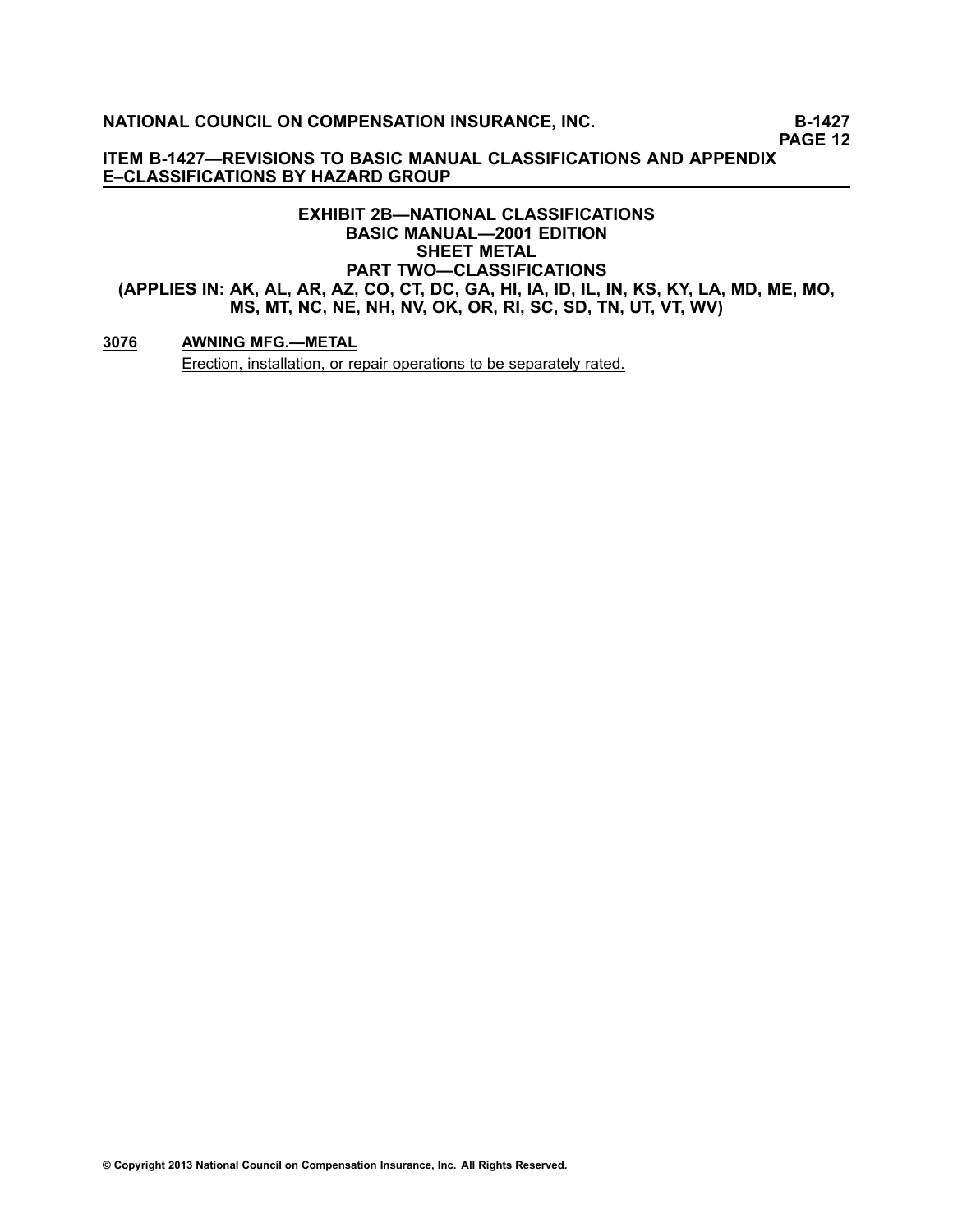**ITEM B-1427—REVISIONS TO BASIC MANUAL CLASSIFICATIONS AND APPENDIX E–CLASSIFICATIONS BY HAZARD GROUP**

# **EXHIBIT 2C—NATIONAL CLASSIFICATIONS BASIC MANUAL—2001 EDITION SHEET METAL PART TWO—CLASSIFICATIONS** (APPLIES IN: AK, AL, AR, AZ, CO, CT, DC, GA, HI, IA, ID, IL, IN, KS, KY, LA, MD, ME, MO, MS, **MT, NC, NH, NV, OK, RI, SC, SD, TN, UT, VT, WV)**

# **[3076](/manuscript/hyperlink.asp?docid=3076&manualtitle=scopesxml) SHEET METAL PRODUCTS MFG.—– S–H–O–P– O–N–L–Y–**

Applies only to insureds engaged exclusively in shop operations. This code is assigned to the manufacture Applies to the manufacturing of various products made from sheet metal, aluminum sheet stock, copper or brass sheet stock, Monel metal, and stainless steel. Includes door, door frame, or sash manufacturing—metal; cabinet, enclosure, or furniture manufacturing—metal; metal bedsteads; and metal caskets or coffins. Erection, installation, or repair operations to be separately rated. Products manufactured from extruded aluminum are classified to Code [3227](/manuscript/hyperlink.asp?docid=3227&manualtitle=scopesxml). Code 3076 must not be assigned to insureds engaged in installation work; refer to Code 5535. Separately rate manufacturing of fireproof doors or shutters that are wood covered with metalor structural or reinforcing materials. Fabrication of structural or nonstructural iron or steel work to be separately rated. Refer to Code [3400](/manuscript/hyperlink.asp?docid=3400&manualtitle=scopesxml) for insureds whose operations involve extensive stamping, punching, or blanking of sheet metal.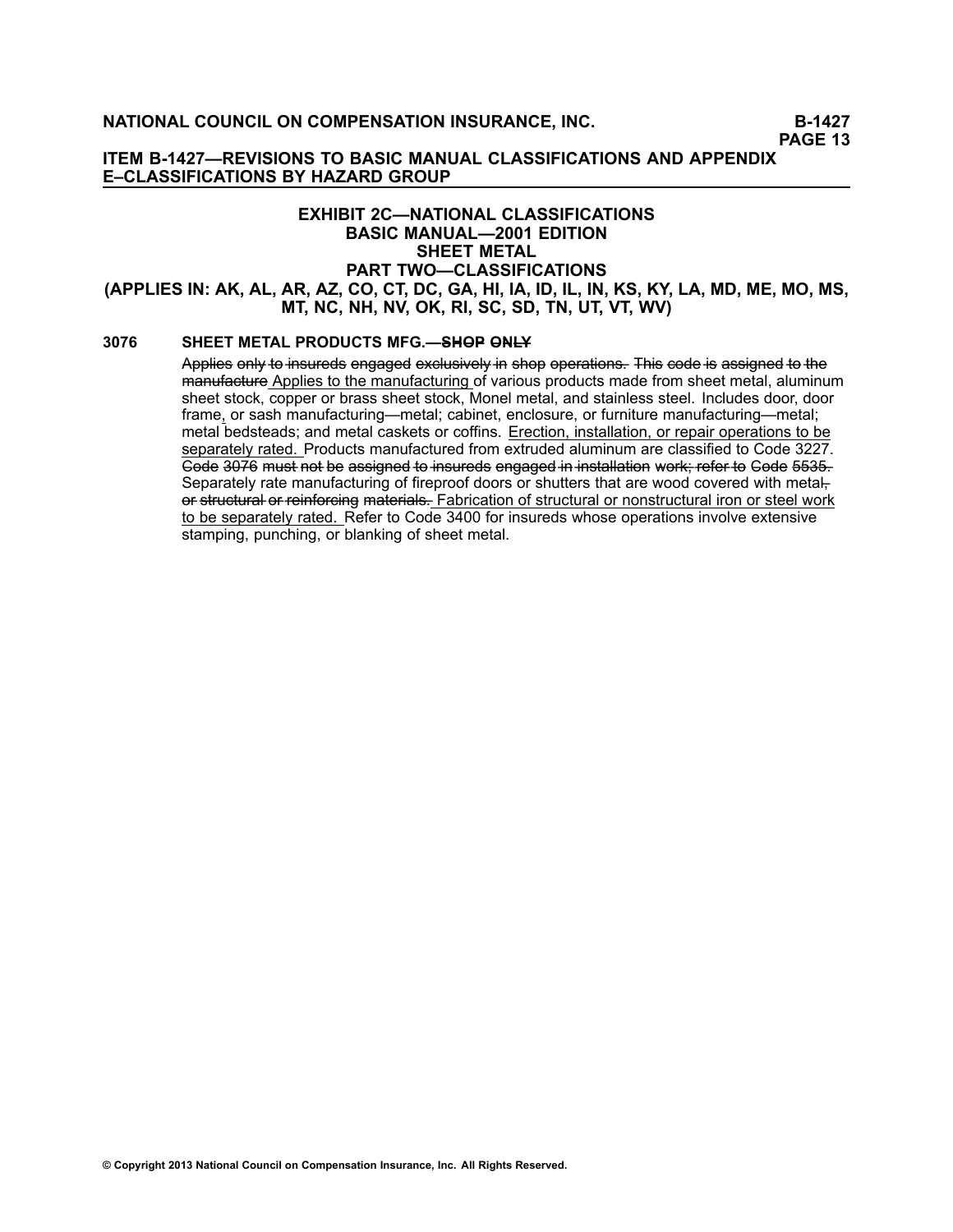**PAGE <sup>14</sup>**

**ITEM B-1427—REVISIONS TO BASIC MANUAL CLASSIFICATIONS AND APPENDIX E–CLASSIFICATIONS BY HAZARD GROUP**

# **EXHIBIT 2D—NATIONAL CLASSIFICATIONS BASIC MANUAL—2001 EDITION SHEET METAL PART TWO—CLASSIFICATIONS** (APPLIES IN: AK, AL, AR, AZ, CO, CT, DC, GA, HI, IA, ID, IL, IN, KS, KY, LA, MD, ME, MO, MS, MT, NC, NH, NV, OK, OR, RI, SC, SD, TN, UT, VT, WV)

#### **[5535](/manuscript/hyperlink.asp?docid=5535&manualtitle=scopesxml)**•**AWNING ERECTION—METAL—ERECTION OF METAL AWNINGS EXCLUSIVELY & DRIVERS**

Applies to erection, installation, or repair operations. The manufacturing of these products at <sup>a</sup> shop to be separately rated. Division of payroll is permitted between Gode 5535 and Gode 3069 for shops that fabricate sheet metal products and perform the installation of these products.

#### **[5535](/manuscript/hyperlink.asp?docid=5535&manualtitle=scopesxml)**•**METAL CEILING OR WALL COVERING INSTALLATION & DRIVERS**

Applies to erection, installation, or repair operations. The manufacturing of these products at <sup>a</sup> shop to be separately rated. Division of payroll is permitted between Gode 5535 and Gode 3069 for shops that fabricate sheet metal products and perform the installation of these products.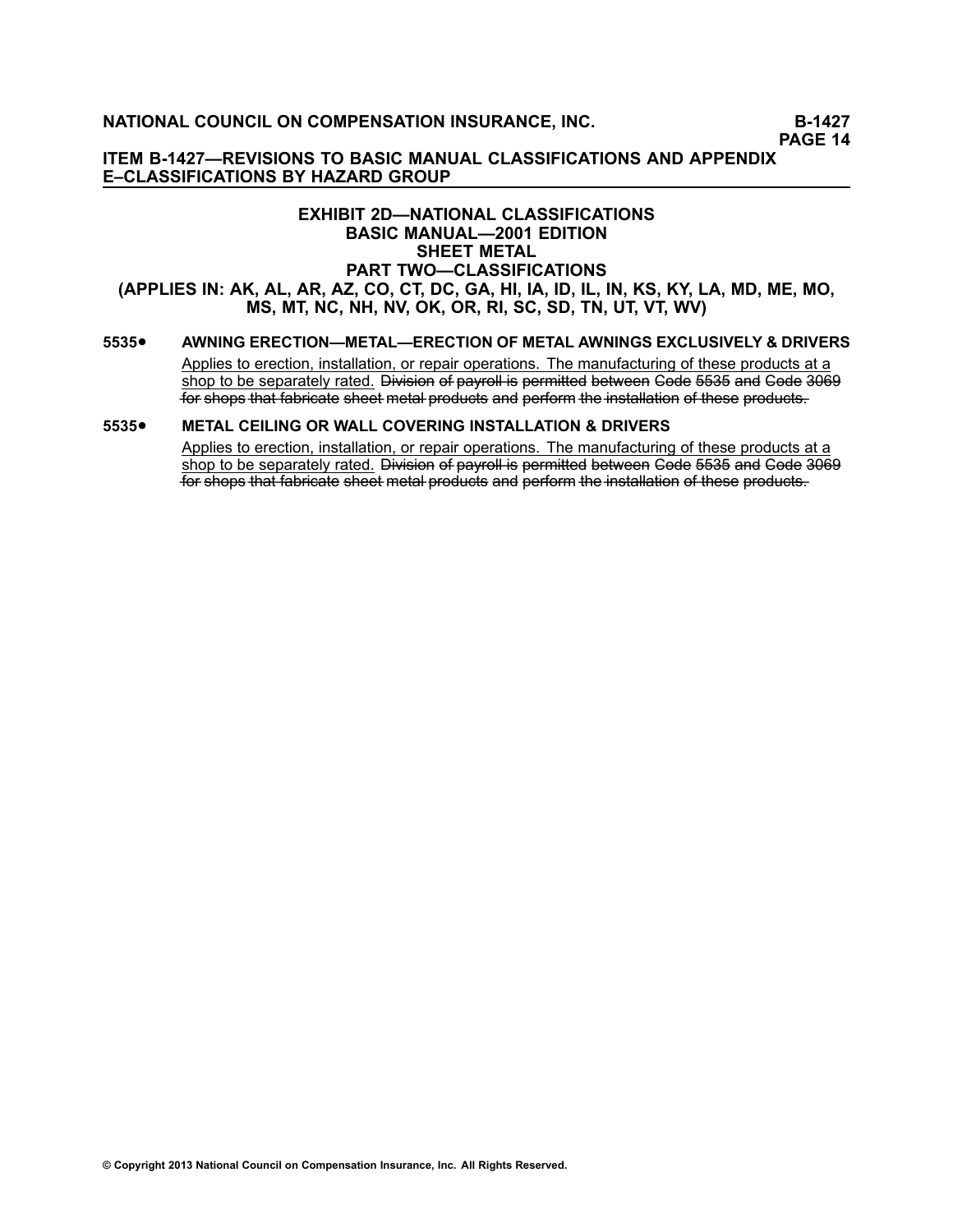**ITEM B-1427—REVISIONS TO BASIC MANUAL CLASSIFICATIONS AND APPENDIX E–CLASSIFICATIONS BY HAZARD GROUP**

# **EXHIBIT 2E—NATIONAL CLASSIFICATIONS BASIC MANUAL—2001 EDITION PART TWO—CLASSIFICATIONS SHEET METAL** (APPLIES IN: AK, AL, AR, AZ, CO, CT, DC, GA, IA, ID, IL, IN, KS, KY, LA, MD, ME, MO, MS, MT, **NC, NH, NV, OK, RI, SC, SD, TN, UT, VT, WV)**

#### **[5535](/manuscript/hyperlink.asp?docid=5535&manualtitle=scopesxml)**•**SHEET METAL WORK—INSTALLATION & DRIVERS**

Applies to erection, installation, or repair operations. The manufacturing of sheet metal products at a shop to be separately rated. Division of payroll is permitted between Code 5535 and Code 3069 for shops that fabricate sheet metal products and perform the installation of these products-The installation of sheet metal roofing to be separately rated as Code [5551](/manuscript/hyperlink.asp?docid=5551&manualtitle=scopesxml). Refer to Code [5537](/manuscript/hyperlink.asp?docid=5537&manualtitle=scopesxml) for insureds that install, service, and repair heating, ventilation, air-– conditioning, and refrigeration systems.